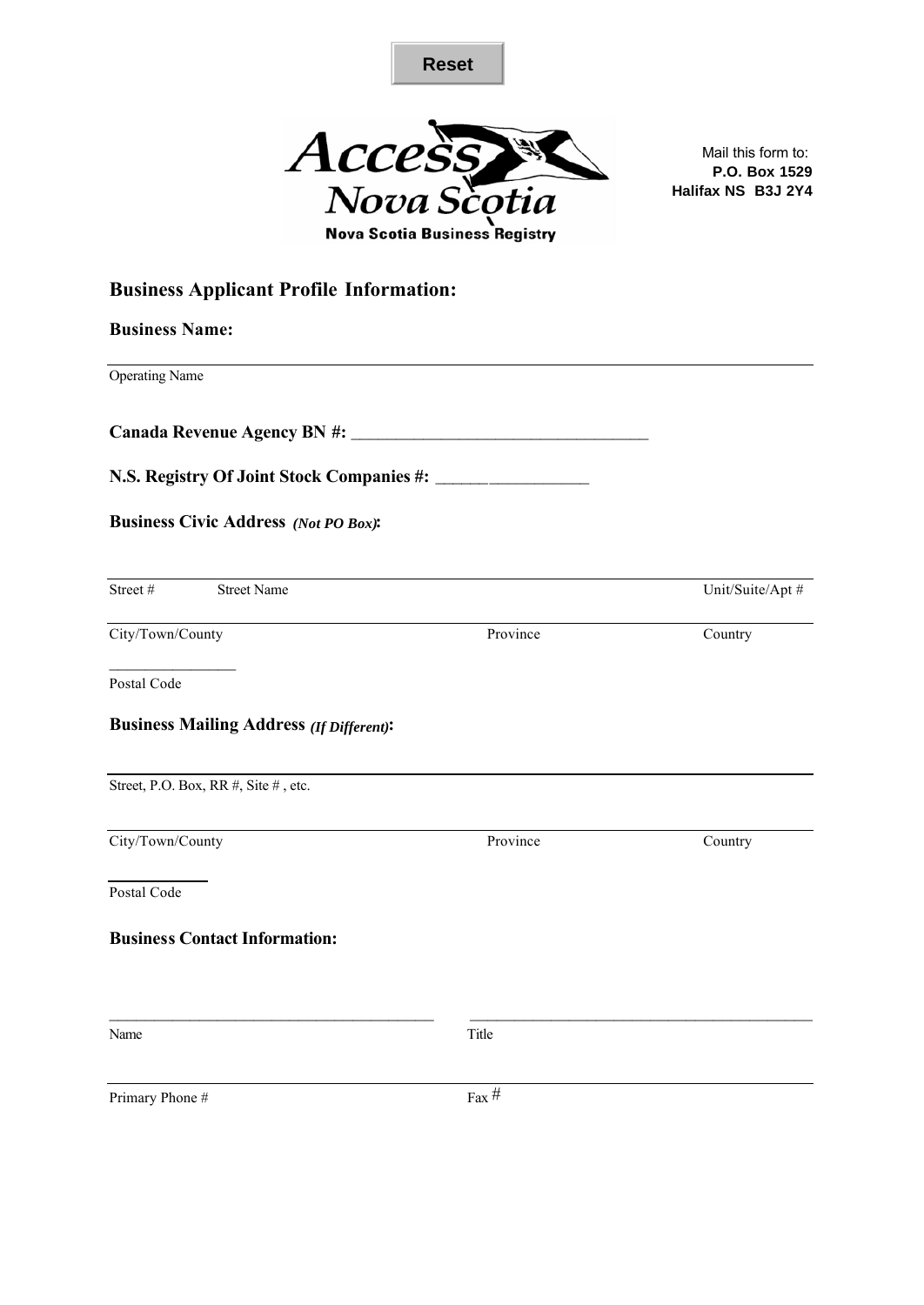

## **Department of Finance Office of the Superintendent of Insurance CORPORATE INSURANCE LICENCE**

*Please check the appropriate item:*  **GOVERNING LICENCE LICENCE TYPE INSURANCE ACT INSURANCE AGENCY LICENCE New Transfer (\$66.35) CORPORATE ADJUSTER LICENCE LIFE, ACCIDENT AND SICKNESS ACCIDENT AND SICKNESS GENERAL TRAVEL** 

#### **Make sure application has:**

- **(1)** All questions answered.
- **(2)** Supporting documents attached.
- **(3)** Required signatures.
- **(4)** \$398.10 licensing fee (Cheque made payable to "Minister of Finance")

### **PART A – Agency Information**

- **(1)** Please indicate if: Non-resident agency attach current and original Certificate of Authority.
- **(2)** Name of Agent-in-Charge who is involved in the day to day activities and who holds a Nova Scotia insurance licence: *(must be a Level 4 Adjuster in the case of an application for a Corporate Adjuster Licence)*

| Surname                                                                                                          | First Given Name           | Initial |  |
|------------------------------------------------------------------------------------------------------------------|----------------------------|---------|--|
| Licence Number                                                                                                   | Birth Date: Day/Month/Year |         |  |
| (3) Name of contact person for licence correspondence, if not the Agent-in-Charge or Level 4 Adjuster in Charge: |                            |         |  |
| Surname                                                                                                          | First Given Name           | Initial |  |

Position Held *(Title)* **Birth Date: Day/Month/Year** 

**(4)** List the complete range of financial service products and identify their suppliers:

### **(5) ADDITIONAL INFORMATION REQUIRED – GENERAL INSURANCE AGENCIES ONLY:**

Agency year-end date:

Proof of Errors and Omission Insurance

 $\Box$  Proof of Fidelity Insurance

□ Trust Account Reconciliation Worksheet (attached)

Provide name of financial institution in Nova Scotia in which you will maintain a Trust Account: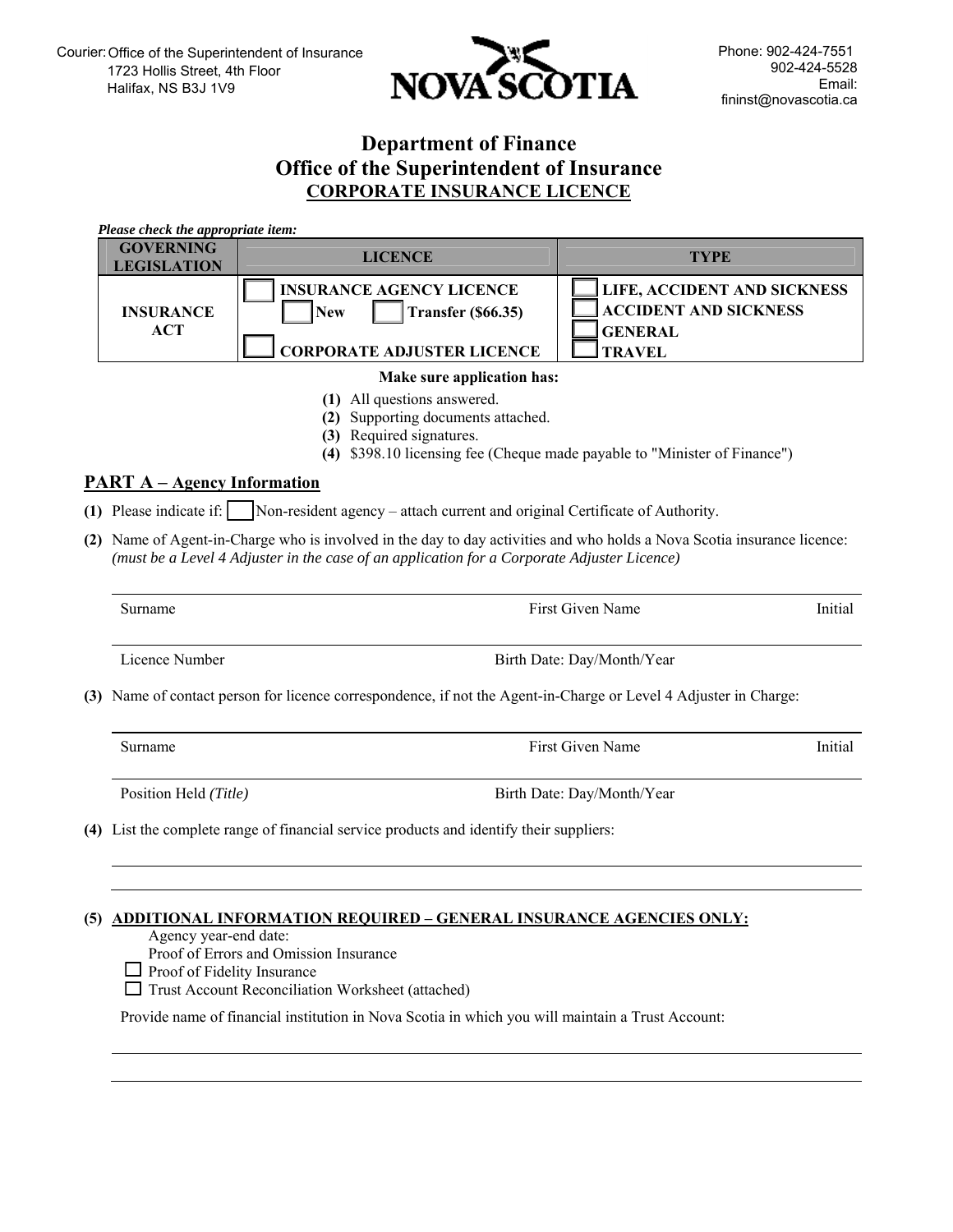**(6)** List all Corporation Officers or Partners:

| <b>Last Name</b>         | <b>First Name</b>    | <b>Middle Name</b> | <b>Birth Date (Day/Month/Year)</b>       |
|--------------------------|----------------------|--------------------|------------------------------------------|
| <b>Residence Address</b> | <b>Position Held</b> | Telephone          | Active *<br>NO<br><b>YES</b>             |
| <b>Last Name</b>         | <b>First Name</b>    | <b>Middle Name</b> | <b>Birth Date (Day/Month/Year)</b>       |
| <b>Residence Address</b> | <b>Position Held</b> | <b>Telephone</b>   | Active *<br>YES _<br>NQ                  |
| <b>Last Name</b>         | <b>First Name</b>    | <b>Middle Name</b> | <b>Birth Date (Day/Month/Year)</b>       |
| <b>Residence Address</b> | <b>Position Held</b> | Telephone          | Active *<br>$YES$ $-$<br>N <sub>O</sub>  |
| <b>Last Name</b>         | <b>First Name</b>    | <b>Middle Name</b> | <b>Birth Date (Day/Month/Year)</b>       |
| <b>Residence Address</b> | <b>Position Held</b> | <b>Telephone</b>   | Active *<br><b>YES</b><br>N <sub>O</sub> |

*NOTE: Active\* means actively engaged in the sale of insurance products.*

**(7)** Provide employment history for Agent-in-Charge and each partner or officer during the past three years.

| Name & Address of Employer | <b>Nature of Employment</b> | Period of Employment (give dates)<br>From:<br>To: |  |
|----------------------------|-----------------------------|---------------------------------------------------|--|
|                            |                             |                                                   |  |
|                            |                             |                                                   |  |
|                            |                             |                                                   |  |
|                            |                             |                                                   |  |
|                            |                             |                                                   |  |
|                            |                             |                                                   |  |
|                            |                             |                                                   |  |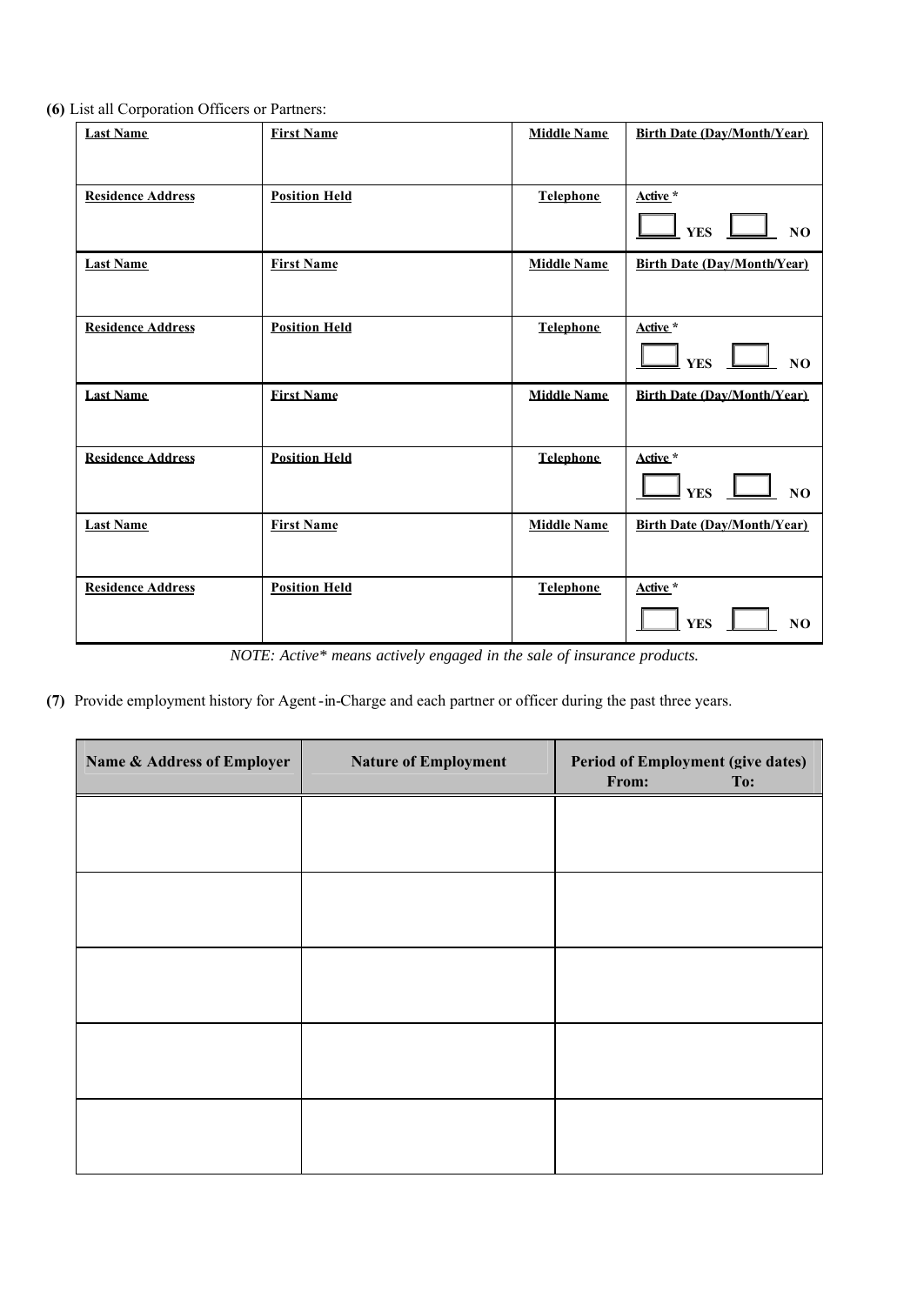# **PART B - Questionnaire**

**Please respond to all questions in PART B for the Agent -in-Charge, each partner or each officer/director. If you answer YES, attach a written explanation and any documents as requested. If the Application is a transfer, only attach supporting documentation not previously submitted.**

|     | (1) Have you ever had any licence or registration of any kind refused, suspended,<br>revoked or subject to a disciplinary hearing?                                               | YES          | NO             |
|-----|----------------------------------------------------------------------------------------------------------------------------------------------------------------------------------|--------------|----------------|
| (2) | Have you ever been convicted of an offence in any province, territory, state or<br>country or are you currently the subject of any charges?                                      | YES          | NO             |
| (3) | Have you ever been involved in a personal or corporate bankruptcy within<br>six years of the date of this application?<br>(If yes, attach statement of affairs and/or discharge) | <b>I</b> YES | NO             |
|     | (4) Are there any unpaid judgements against you?                                                                                                                                 | <b>YES</b>   | N <sub>O</sub> |
| (5) | Will you be engaged or employed in any other business, occupation or<br>profession?                                                                                              | <b>YES</b>   | NO             |
|     | (6) Are you currently licenced/registered for the sale of any other financial products<br>or services?                                                                           | YES          | NO             |
| (7) | Are you a Director, Officer or Employee of a Bank, Loan Corporation,<br>Finance, Real Estate or Trust Company?                                                                   | <b>YES</b>   | N <sub>O</sub> |

# **PART C**

**List all employees, partners or officers of the agency selling insurance products in Nova Scotia:**

## **PART D - Applicants Signature (Agent-in-Charge)**

**I, the undersigned:**

- **(1) confirm the information presented is correct;**
- **(2) agree to abide by the Insuranc e Act & Regulations;**
- **(3) authorize Department of Finance to verify the information given with the appropriate sources.**

**\_\_\_\_\_\_\_\_\_\_\_\_\_\_\_\_\_\_\_\_\_\_\_\_\_\_\_\_ \_\_\_\_\_\_\_\_\_\_\_\_\_\_\_\_\_\_\_\_\_\_\_\_\_\_\_\_\_\_\_**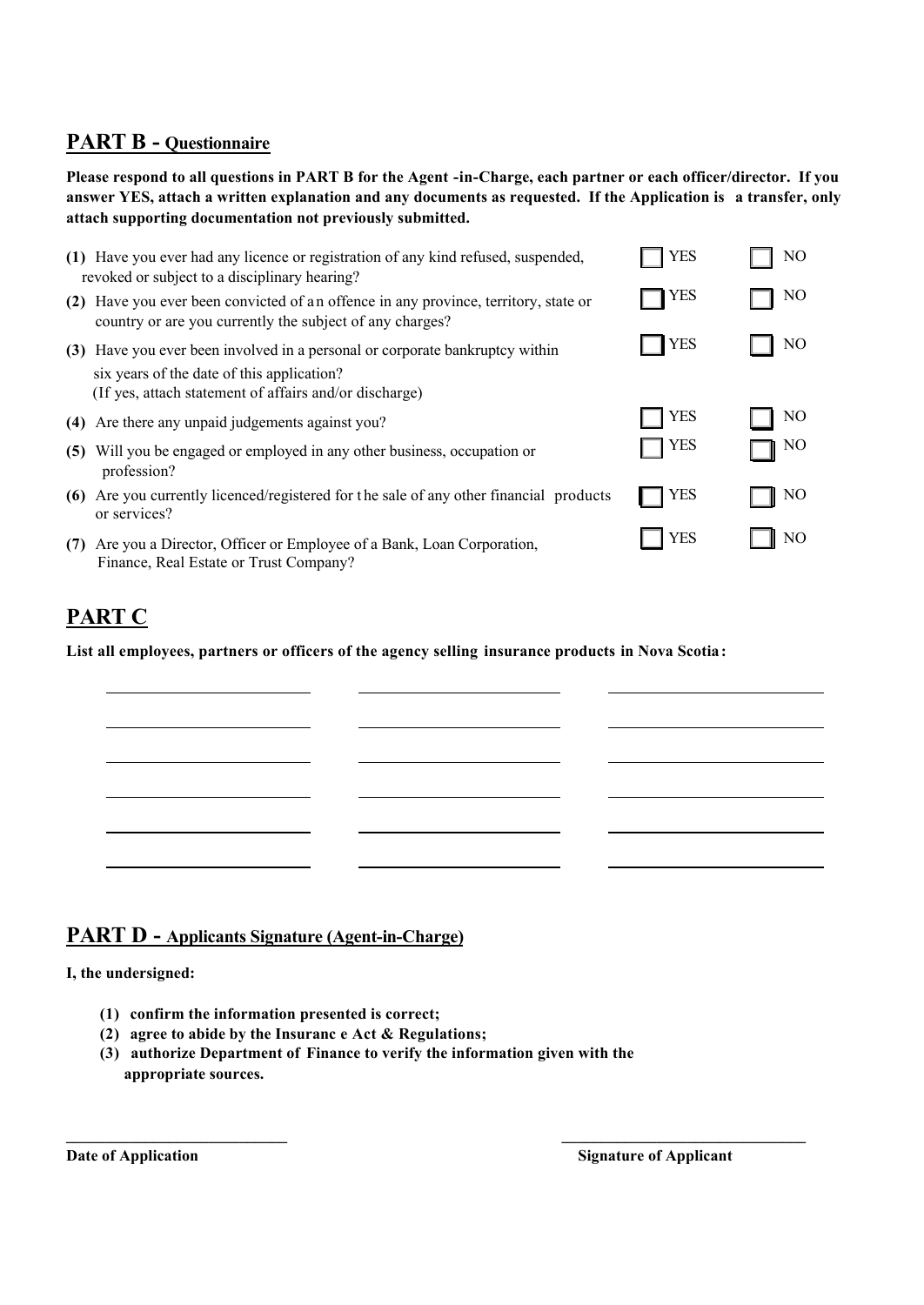**Agency Name**

**Is hereby sponsored to apply for a licence under the Nova Scotia Insurance Act to act as an agency of:**

**Name of Insurer**

All statements and answers in this application are true to the best of my knowledge**If**, and when, this sponsorship is terminated, written notice of withdrawal will be given to the Superintendent of **Insurance providing date and reason for termination.**

**\_\_\_\_\_\_\_\_\_\_\_\_\_\_\_\_\_\_\_\_\_\_\_\_\_\_ \_\_\_\_\_\_\_\_\_\_\_\_\_\_\_\_\_\_\_\_\_\_\_** 

**Date \_\_\_\_\_\_\_\_\_\_\_\_\_\_\_\_\_\_\_\_\_\_\_\_\_\_\_ By \_\_\_\_\_\_\_\_\_\_\_\_\_\_\_\_\_\_\_\_\_\_\_**

**Authorized Signature**

**Title of Signing Official Print Name**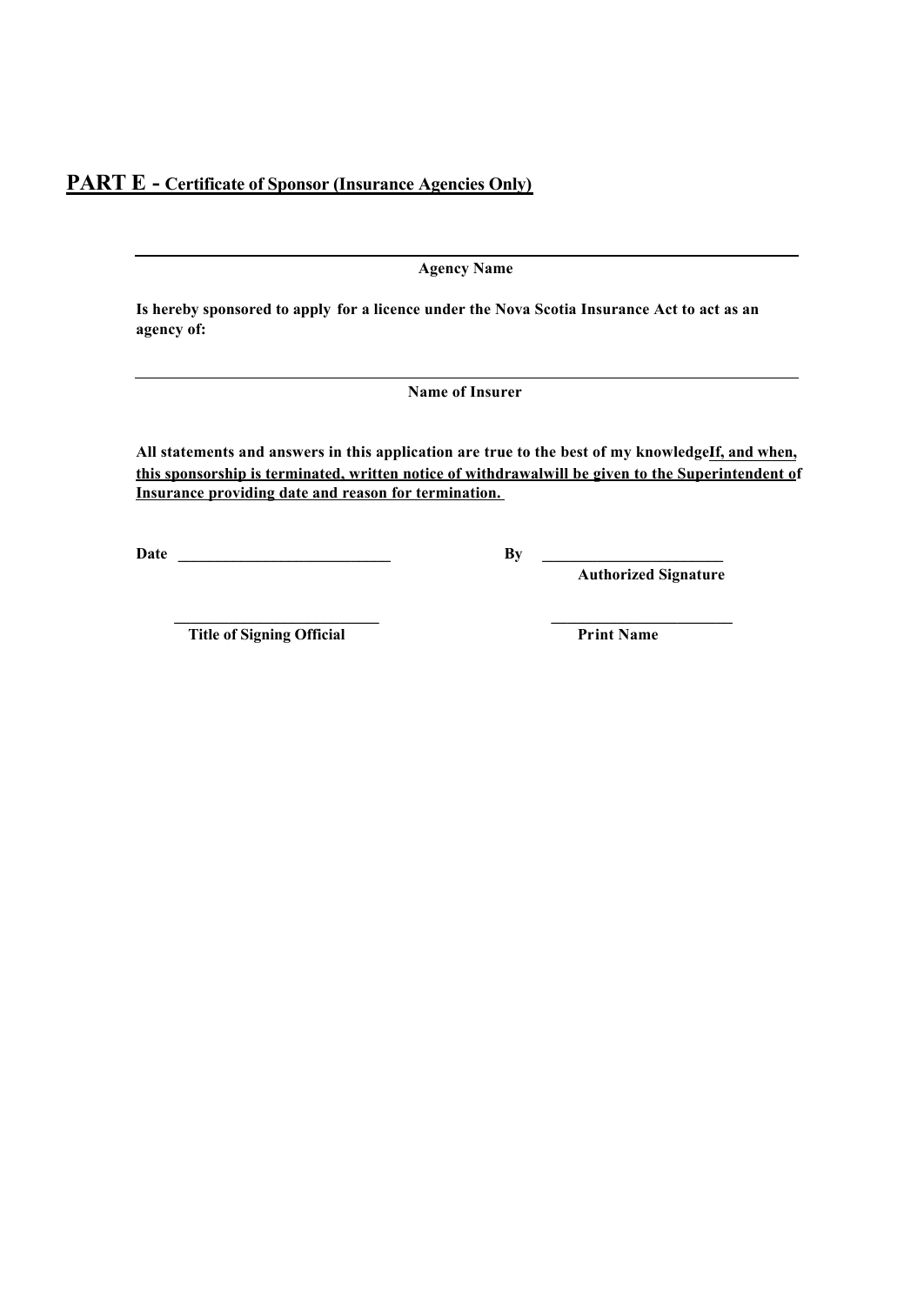### **TRUST ACCOUNT RECONCILLIATION WORKSHEET**

| <b>Name of Agency:</b> |                                                                                                                                                        |  |  |
|------------------------|--------------------------------------------------------------------------------------------------------------------------------------------------------|--|--|
| Date:                  |                                                                                                                                                        |  |  |
|                        | <b>ASSETS:</b>                                                                                                                                         |  |  |
| 1.                     | Cash on hand and bank balances of trust accounts                                                                                                       |  |  |
| 2.                     | <b>Total Premiums receivable</b>                                                                                                                       |  |  |
| 3.                     | Less 1/3 of premiums over 90 days<br>From insurers billing date                                                                                        |  |  |
| 4.                     | Allowable premiums receivable<br>(Line 2 minus Line $3 =$ Line 4)                                                                                      |  |  |
| 5.                     | Investments held in trust as allowed by regulation                                                                                                     |  |  |
| 6.                     | <b>TOTAL ASSETS (Lines 1+4+5)</b>                                                                                                                      |  |  |
|                        | <b>LIABILITIES:</b>                                                                                                                                    |  |  |
| 7.                     | Payables to insurance companies and other brokers                                                                                                      |  |  |
| 8.                     | <b>Deferred Premiums *</b>                                                                                                                             |  |  |
| 9.                     | <b>Refunds due to insureds</b>                                                                                                                         |  |  |
|                        | 10. TOTAL LIABILITIES (Lines 7+8+9)                                                                                                                    |  |  |
|                        | <b>NET TRUST POSITION</b> (Line 6 minus line 10)                                                                                                       |  |  |
| $\star$                | Deferred premiums are premiums paid towards a policy, by the<br>insured for which the insurance agent or agency has not been<br>billed by the insurer. |  |  |

**The information contained in the report is contained to the best of my knowledge and belief:**

**\_\_\_\_\_\_\_\_\_\_\_\_\_\_\_\_\_\_ \_\_\_\_\_\_\_\_\_\_\_\_\_\_\_\_\_\_\_\_\_\_\_\_\_\_\_\_\_**

**Date Authorized Signature** 

 **Name/Title (please print)**